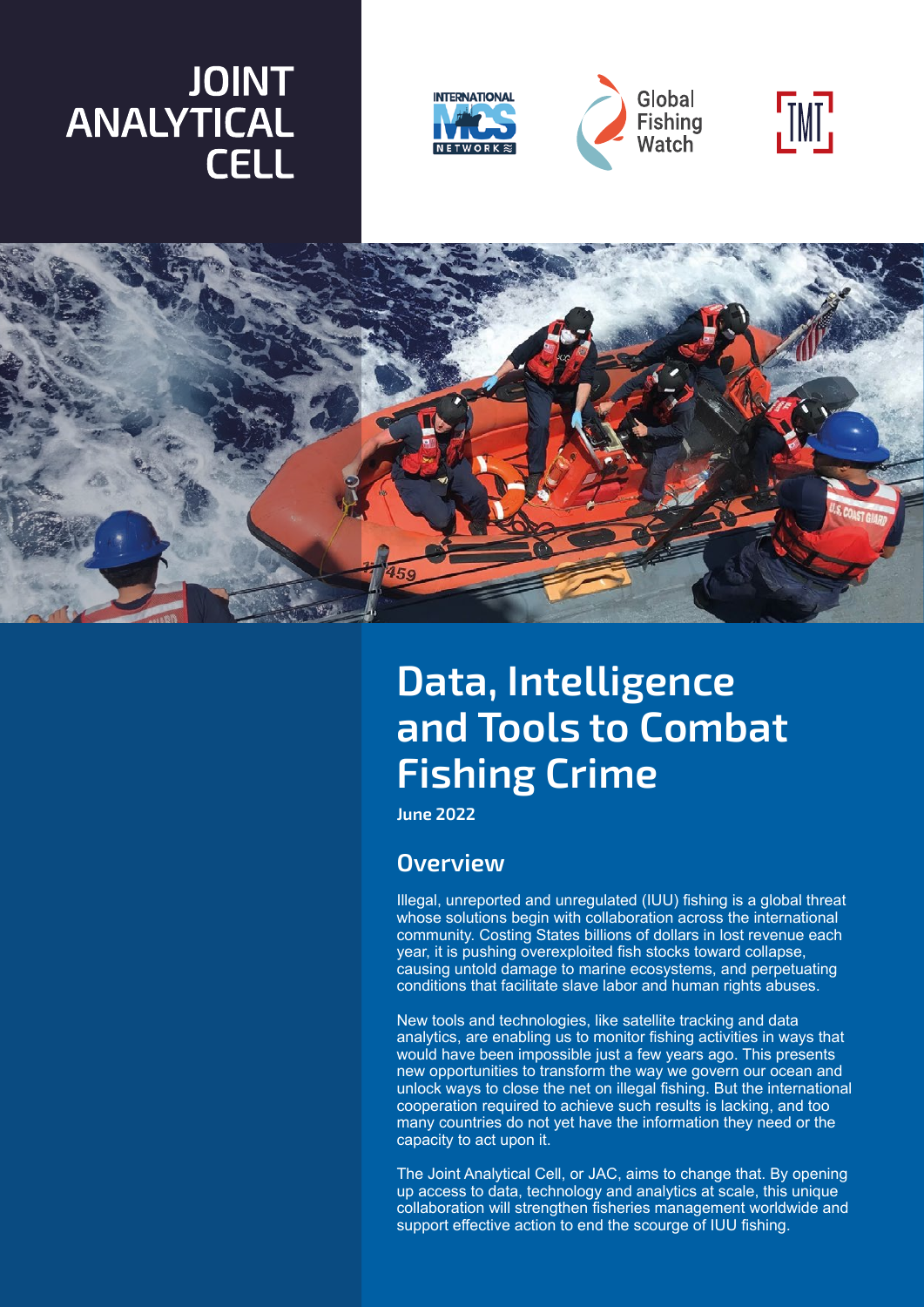## **The problem: untapped potential**

**With fish stocks and marine ecosystems under ever-increasing pressure from human activity, clamping down on IUU fishing has never been more important—a seemingly impossible task perhaps a decade ago. But the emergence of new technology offerings—many of which are inexpensive or free of cost and based on open, publicly available data—means that truly effective monitoring, control and surveillance (MCS) of fisheries is becoming more possible and more affordable.** 

Satellites and other remote surveillance techniques allow vessels and their activities to be monitored in near real time, even far from shore. Databases contain a wealth of information about the global fishing fleet and the companies behind it. Machine learning and data analytics provide insights and intelligence that can support investigations and targeted enforcement against those acting illicitly.

But information is only good when it is put to use and, right now, the knowledge being created by various tools and technology is not being used to its utmost potential, creating lost opportunities for those in charge of managing our ocean. Most authorities rely on expensive proprietary systems for monitoring fishing vessels and managing data. This limits possibilities for sharing information and intelligence internationally, which is crucial for combating IUU fishing. In developing regions, which often face the greatest challenges from IUU fishing, few States have access to the latest data and technology and often lack the capacity to analyze and act upon the information they do have.



#### **Our solution: complementary efforts**

The JAC aims to transform ocean governance by facilitating collaboration, information sharing, intelligence-led MCS, and capacity building. We seek to enable access to data, technology and analytics at scale, with a particular focus on supporting developing coastal States that are responsible for overseeing vast areas of the ocean but may not have the capabilities to do so.

Founded in 2022 by the International Monitoring, Control and Surveillance (IMCS) Network, Global Fishing Watch and TMT, the JAC harnesses innovative technology and the complementary expertise and resources of its wider collaborating organizations, including State actors, nongovernmental organizations and technology providers. It will serve as a hub for sharing intelligence, making sense of the multiple technology and data offerings, and providing operational support and training to enable collaborative action to combat IUU fishing worldwide.

*"We believe that the whole is greater than the sum of its parts. By combining our different strengths and areas of expertise, as well as our existing initiatives, tools and partnerships, we can amplify their impact."*

**Tony Long, Chief Executive Officer, Global Fishing Watch.**

### **Founding members**

**IMCS Network** is an intergovernmental organization that supports information sharing, collaboration and capacity building between fisheries law enforcement professionals. An informal, voluntary network, its members include more than 70 national fisheries administrations and regional fisheries organizations.

**Global Fishing Watch** is an international nonprofit organization dedicated to advancing ocean governance through increased transparency of human activity at sea. Its tools include a freely available open-source global map, powered by satellite technology and machine learning, that enables users to track and analyze fishing vessel activity.

**TMT** provides national fisheries authorities and international organizations with intelligence and analysis, to assist enforcement actions and broader improvements in fisheries governance. Its Fisheries Analytical Capacity Tool (FACT) supports analysis of the identities and characteristics of the global fishing fleet and the companies that operate it.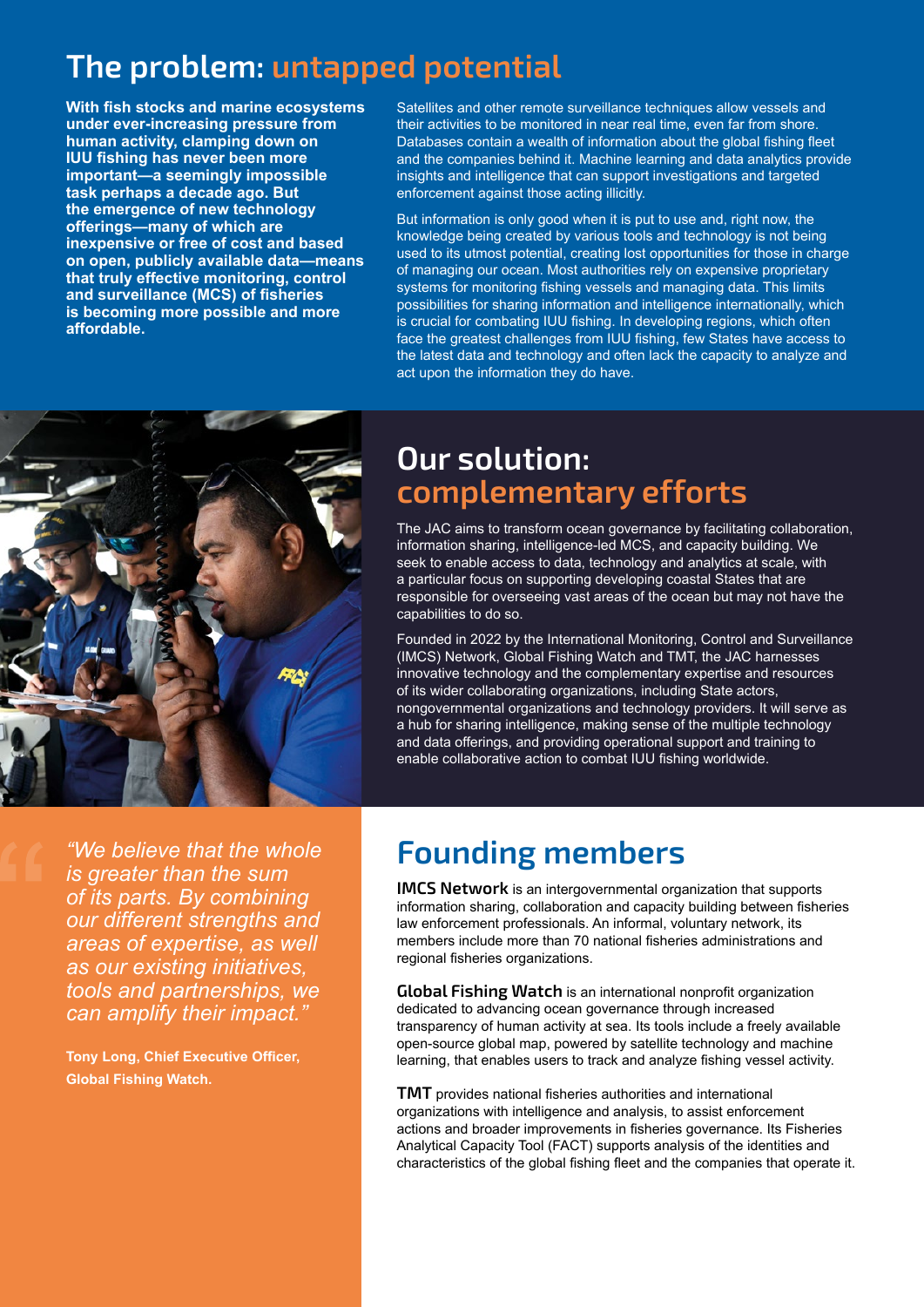

*"The establishment of the Joint Analytical Cell marks a sea change in fisheries intelligence and analysis. It will set a precedent for a global shift toward greater use of open data, data analytics, and integrated technology to provide greater transparency of activities occurring in the maritime domain and strengthen fisheries monitoring, control and surveillance efforts."* 

**Mark Young, Executive Director, International Monitoring, Control and Surveillance Network.**

### **Areas of focus**



**Providing high-quality fisheries intelligence:**

The JAC will identify, collect, collate and integrate wide arrays of information and datasets and employ data analytics to provide actionable fisheries intelligence. This will enable maritime authorities to target MSC and enforcement operations where the risks are highest. This could include warning port authorities before the arrival of a vessel suspected of illegal activity or alerting air and sea patrols of suspicious transshipment activities.



**Building monitoring, control, surveillance and** 

**enforcement capacity:** We will provide fisheries enforcement agencies and other partners, particularly in developing countries, with direct support and training to enable them to use all available technology platforms, datasets and MCS mechanisms effectively. Based on a needs assessment conducted directly with the agency or partner, assistance will target specific technology and knowledge gaps and support improved MCS efficiency and effectiveness. As well as pursuing immediate impact on the water and at an institutional level, we will take a 'train the trainer' approach to build national capacity and expertise for the long-term.



#### **Strengthening access to data and technology:**

The JAC will promote collaboration with independent technology providers to apply their tools to fisheries MCS. This will include developing new products and capabilities to deliver useful data, analysis and intelligence, supporting partners to use the tools available, and ensuring they continue to evolve and remain affordable. Agencies and partners are not required to share their data with the JAC to receive direct support from the initiative, although the benefits of data sharing—an important means in addressing IUU fishing— will be both demonstrated and encouraged.



**Developing partnerships:** The JAC is built on collaboration. The three founding organizations will draw on the strength of their existing relationships, collaborations and networks to develop new partnerships with government agencies, nongovernmental organizations, technology providers, regional fisheries management organizations and others who share our goals.

### **Our impact**

By providing high-quality intelligence and capacity building to those that need it most, the JAC will tackle IUU fishing cost-effectively and at scale. It will support enforcement authorities to carry out targeted, risk-based and effective MCS and enforcement operations. As well as closing the net on those who do fish outside the law, the Joint Analytical Cell will act as a deterrent to others as illicit activities become harder to hide. The insights and analysis the JAC provides will also support evidence-based policy, regulatory and legal reforms to strengthen ocean governance.

#### **Within the next four years, we want to see:**

- More flag, coastal and port States, as well as beneficial owners, taking enforcement action to address illegal fishing.
- More developing flag, coastal and port States using technology platforms and data analytics for fisheries MCS and enforcement.
- More port inspections, investigative actions and enforcement responses that lead to successful prosecutions.
- Better data availability and transparency in fisheries operations in partner countries.
- New policy actions developed or enhanced with JAC support.